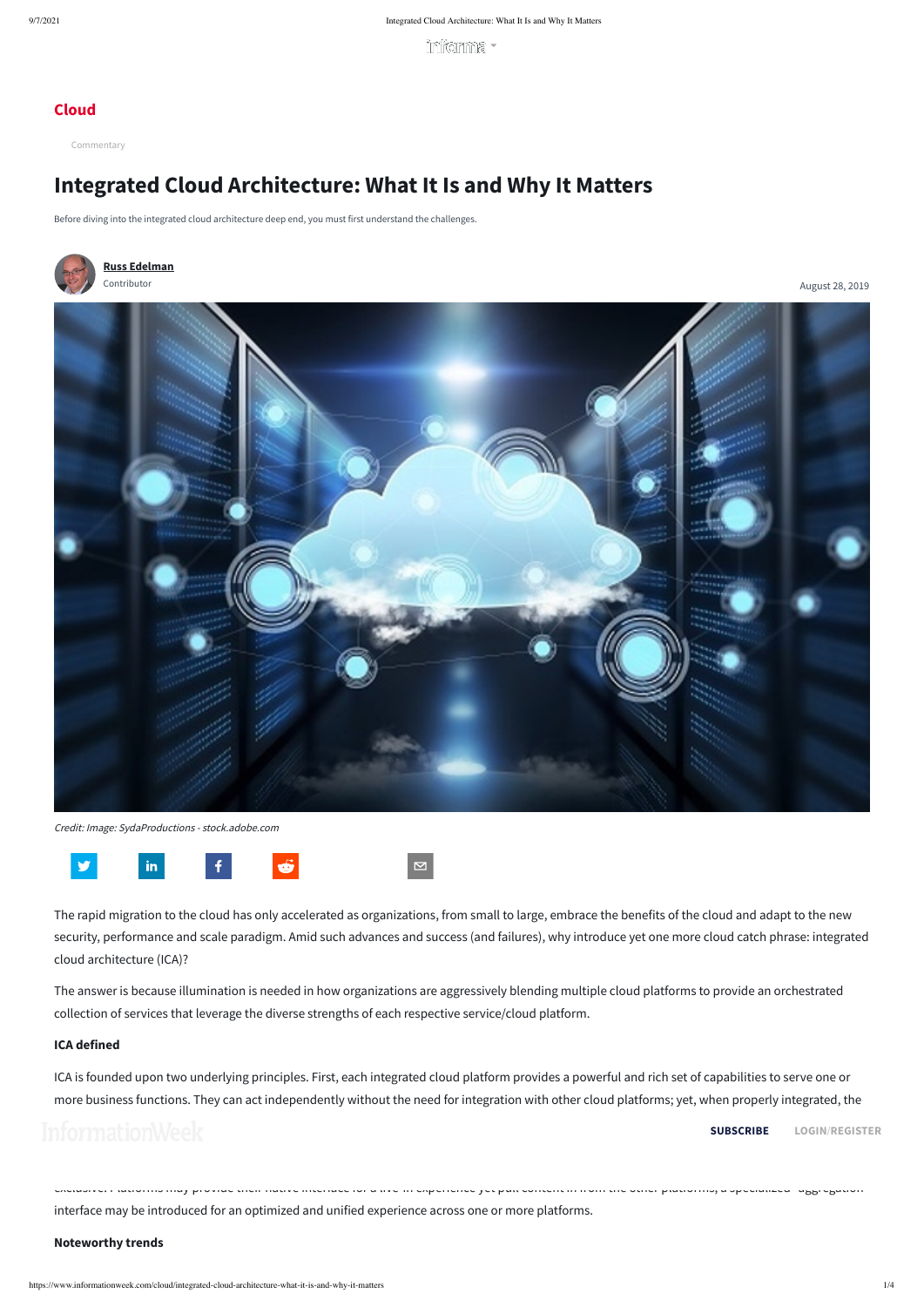# In analyzing other trends, there are a few that are noteworthy as a point of  $\Gamma$

https://www.informationweek.com/cloud/integrated-cloud-architecture-what-it-is-and-why-it-matters 2/4

- Headless systems or more specifically, headless enterprise content management (ECM) systems may be a term that is somewhat analogous to ICA; however, ICA is more extensive. Whereas headless systems refer in a large part to ECM systems that serve as a back-end repository without a user experience, ICA provides a broader and more comprehensive construct that is being embraced. Yet the absence of a term has kept it away from the spotlight. Hence the need for a formal term and broader industry recognition.
- The Open Data Initiative was introduced by the founding partners of Microsoft, Adobe and SAP. The premise behind ODI is to have data leveraged across their respective platforms and in doing so, introduce efficiencies that would otherwise not be present when these respective platforms are operating independently. The premise of ODI aligns nicely with ICA as it leverages common data and then delivers it into the respective platform (live-in) location.
- The Salesforce.com Customer 360 and Microsoft Common Data Service initiatives are also underway at this point, and these are somewhat similar in their efforts for each respective company. The basic premise of each initiative is to allow for a common data structure that can be employed across their respective product suites/platforms. For example, Microsoft's Common Data Service (CDS) allows for one common data store for Office 365, Dynamics 365, mobile apps and web apps. Customer 360 allows for a common data structure for sales, collaboration, marketing, and all other aspects of their system. Both companies will look to provide enhanced data connection/integration to other systems outside of their portfolio for eased integration. Regarding ICA, these initiatives, consistent with ODI, provide a data integration and data connection layer that allow for more of that live-in experience to be achieved.

### **Real world example**

Three representative cloud platforms would include Salesforce (as a CRM System), Office 365 (as a collaboration and content platform) and Workday (as the ERP System). In this scenario, each respective cloud platform will service an organization's collection of user communities and offer a "live-in" experience for each respective group by accessing the cloud platforms directly. Sales people will live in Salesforce, finance people will live in Workday, and the broader business community may collaborate and share information within Office 365. Yet, executives in the organization may need an experience themselves that provides an optimized live-in experience that aggregates the content from all three sources.

In the latter scenario, a specialized interface may be implemented to deliver on an aggregated executive live-in experience. This may include a highlevel chart of key sales pipeline figures (Salesforce), coupled with a list of the 20 top suppliers (Workday) and the most recent marketing campaigns (Office 365); all of which are blended harmoniously together for an enriched and actionable experience.

### **Web services party**

Is this only about web services? In short no, but also partially yes. Yes, in that technically, REST-based web-services are being used to communicate amongst cloud platforms on a regular basis. No, in that while data may be transferred between cloud platforms via web services, the true power of ICA comes in the form of leveraging an extensive set of capabilities offered by each respective platform. In the Salesforce/Office 365/Workday experience, there is an expansive and rich set of services to be employed. Salesforce can be used for creating, managing and transitioning "opportunity" data records and tracking key calls/correspondence. Office 365 allows for a robust collaboration platform in which the employees and partners of the company can perform secured version control on marketing campaign documents and budget forecasts. Finally, Workday is delivering financial reports for receivables, payables and inventory management.

The important point here is that this paradigm is not simply about one web service communicating to another; it is employing best in class capabilities of each products/platforms. Communications between the cloud platforms may happen synchronously, asynchronously, schedulerbased and/or event-based. Furthermore, support for the appropriate audit trails and rollback capabilities (in the event of data corruption or business preference), should be factored into account when planning out your company's ICA strategy.

If an aggregated executive interface is introduced, content from the diverse cloud platforms can be accessed in a centralized fashion, which may include visual representations of how the information comes together. More importantly, key actions are afforded the execs to keep them engaged, interested and optimized. It is also worthy of noting that the aggregated interfaces may be commercial integration tools that blend information together or they can be home-grown custom development initiatives that are uniquely fit for your organization and a set of objectives. They often require large investments; however, the benefits of an aggregated interface can materially increase the value proposition of the investment.

### **Ready, set, pause**

Before going into the ICA deep end, it is important that you have a reasonable understanding of the challenges with ICA as it does require a more

concentrated effort. More specifically, connecting to diverse cloud platforms and then leveraging "deep" functionality is a challenge and one that

# InformationWeek **planning, iterations, some failures and ultimately, iterations, some failures and some failures**

is available and it makes smart business and technical sense, it is often a way to introduce acceleration, stability and reduced risk.

**[SUBSCRIBE](https://informationweek.com/newsletter-signup/Default.asp?_mc=iwk_eoa) LOGIN**/**REGISTER**